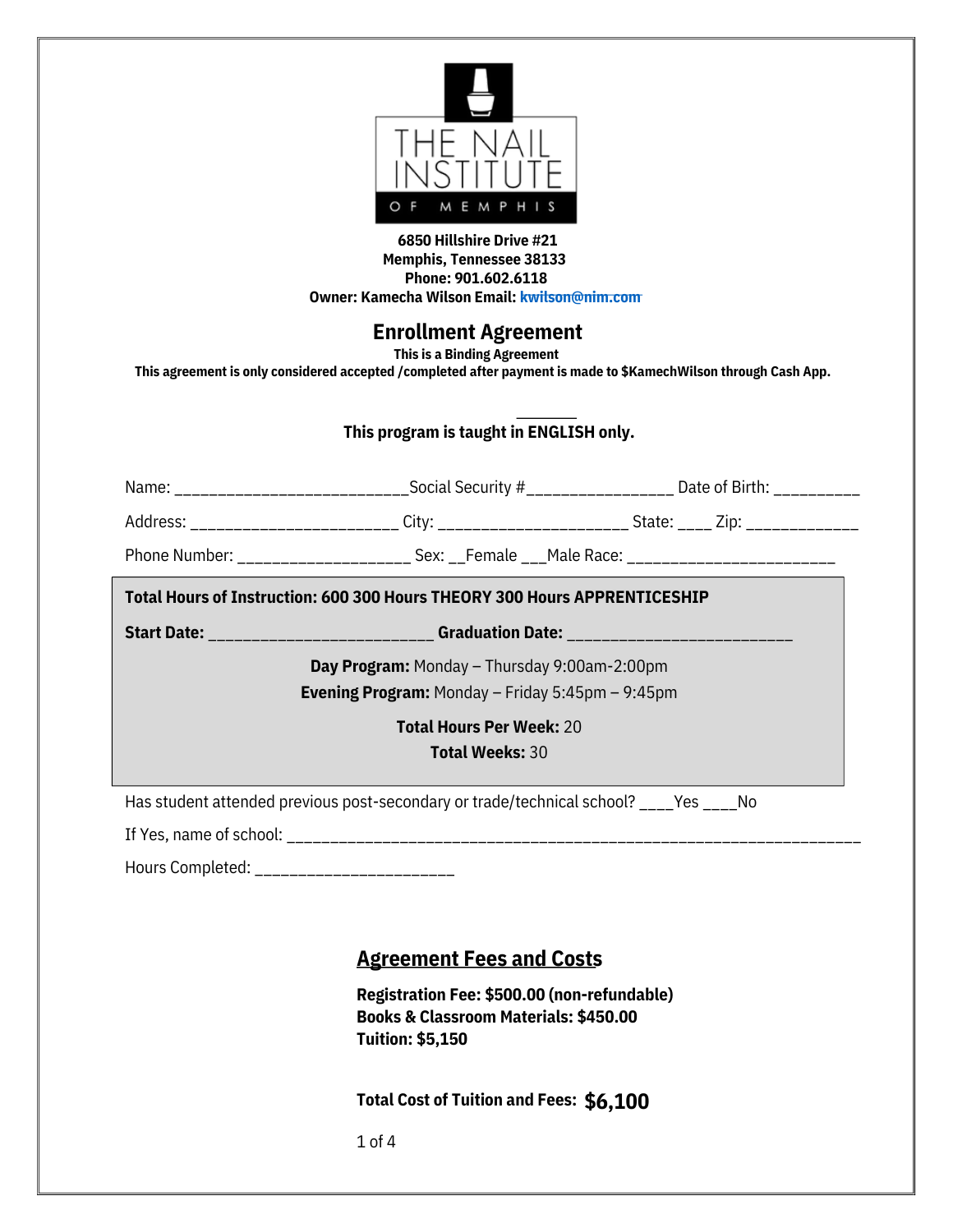## **Additional Terms & Conditions**

- 1. The school guarantees that all services required by law will be supplied by the school within the time limit set by this contract.
- 2. Each student must complete the following requirements prior to the graduation date:
	- a. All Required Clock Hours
	- b. All Module Requirements
	- c. All Financial Obligations
- 3. Any student not completing the program within the above agreed term, will be required to pay per hour, times the remaining hours.
- 4. The student shall be responsible for the costs of any damages to the property of The Nail Institute of Memphis and/or the property of the school's staff, faculty or fellow students, incurred by the student.
- 5. If any action brought in connection with this agreement, the prevailing party shall be entitled to recover its costs, expenses and reasonable attorney fees. Venue for action shall be in Memphis, Shelby County, Tennessee. Any unpaid balances over 30 days old on this agreement shall accrue interest at the rate of 18%.

# **I Further Agree to Comply to the Following Stipulations:**

- 1. I agree to obey all Rules & Regulations of the school and understand they could be subject to change.
- 2. No change or representation in this contract will be made without an addendum.
- 3. No responsibility is assumed by the school for any negligence, carelessness, or lack of skill by the student while practicing any part of the school program upon each other.

# **Institutional Refund and Withdrawal Policy**

In the event a student fails to enter, cancels, withdraws or is dismissed/expelled from instruction, the following refund policy shall apply.

• An applicant rejected by the school shall be entitled to a refund of all monies paid.

• A student may cancel this agreement at no penalty by notifying the school administrator in person, by electronic email or in writing by certified mail within three (3) business days after midnight on the day on which the agreement was signed, whether or not the student actually started classes. This cancellation dates will be determined by the postmark or the date it is actually received if delivered by means other than US Mail.

• If a student cancels the agreement after the three (3) business day period, but prior to entering classes, the student is entitled to a refund of all monies paid, with the exception of the registration fee of \$150.00.

• Cancellation after attendance has begun, but prior to 50% completion of the program, the school shall abide by the following refund policy:

#### **Percentage of Scheduled Time Enrolled Amount of Total Tuition Owed to the School**

| <b>To Total Course</b> |                 |
|------------------------|-----------------|
| $0.01\%$ to 4.9%       | 20%             |
| 5.0% to 9.9%           | 30 <sup>%</sup> |
| 10% to 14.9%           | 40%             |
| 15% to 24.9%           | 45%             |
| 25% to 49.9%           | 70%             |
| 50% and Over           | 100%            |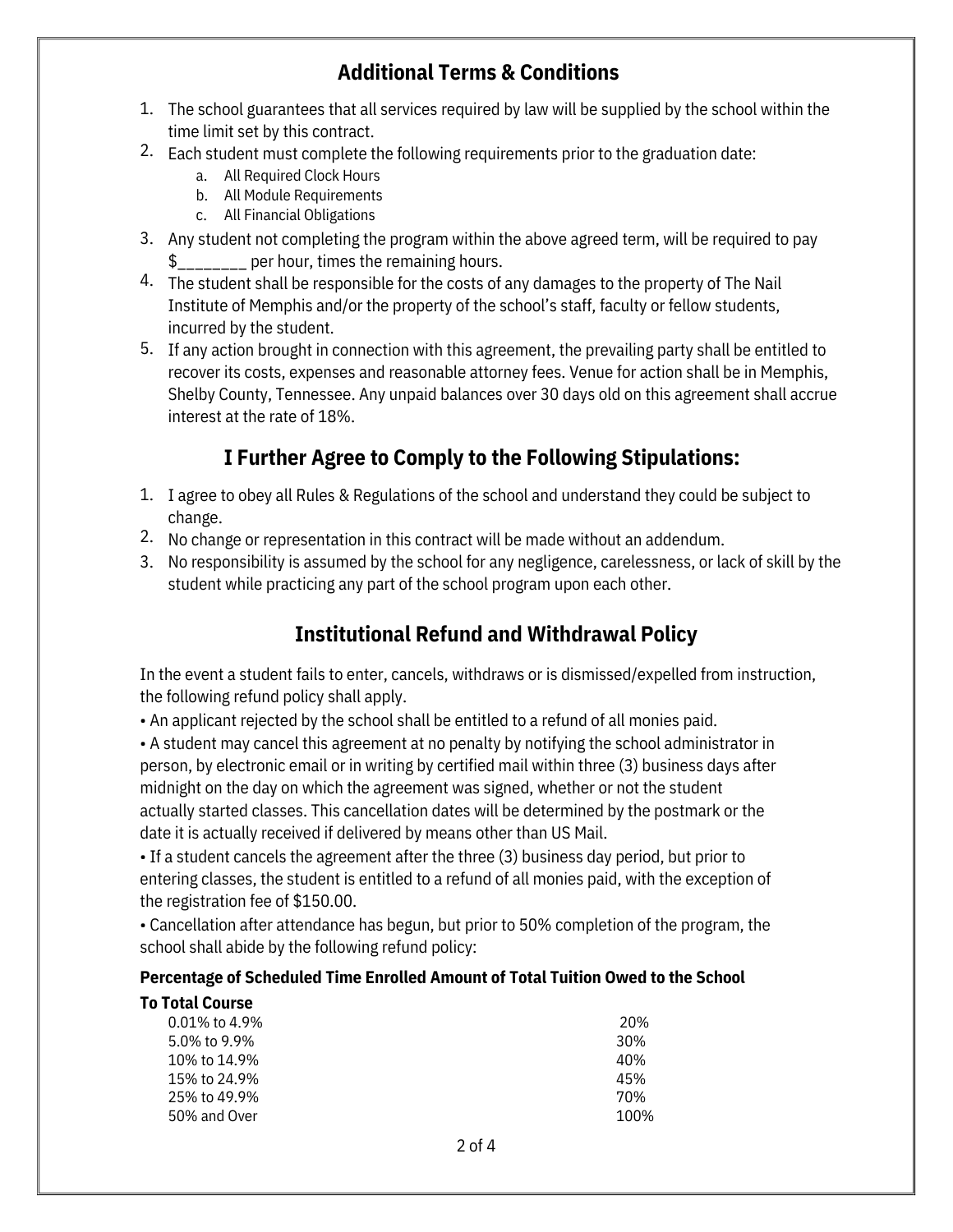PLUS the amount for textbooks, kits, supply/product fees and educational materials issued and accepted by the student, PLUS the registration fee, and PLUS a termination fee of \$100.00

• If a student wishes to terminate training, the student must notify the school administrator in

writing. The date of postmarked receipt of notification or the date said information is delivered in person to the school administrator, will become the student's "Withdrawal Date".

• In the case of termination by the school, the last physical day of attendance, shall become the "Withdrawal Date", but the date the school determines the student is not returning will become the "date of institutions determination of withdrawal". This is the same in the case of a student not returning from an approved leave of absence.

• The Date of Withdrawal determination for students on leave of absence shall be the earlier of the scheduled date of return or the date the student notifies the institution that the student will not be returning.

• The school will refund all monies due within 30 days of the 1) date of institutions determination of withdrawal date in cases of students terminating, or 2) document date of return, if not returning from a leave of absence or 3) withdrawal date in cases of termination by school.

• Any monies due the applicant shall be refunded with 30 days after cancellation or termination.

• Enrollment time is defined as the time elapsed between the actual starting dates and the student's last day of physical attendance in the school, or written postmarked notification is received.

• In the case of illness or disabling accident, death in the immediate family or circumstances beyond the control of the student, the school will make a settlement, which is reasonable and fair to all concerned parties.

• If the school is permanently closed, or no longer offering instruction after a student enrolled; the student shall be entitled to a refund of 100% of all monies paid.

• If a program is canceled subsequent to a student's enrollment, the school shall provide a full refund of all monies paid.

• Unofficial withdrawals are determined by school monitoring at least every 30 days.

## **Truth-In Lending Statement**

All prices for programs are printed herein. There are no charges, entrance charges, or service charges connected or charged with any of these programs. Contracts are not sold to a third party at any time. Cost of credit included in the prices cost for the goods and services.

### **Placement Service**

The Nail Institute of Memphis has partnered with salons for the apprenticeship program which may also lead to career placement. No school, however, can guarantee employment. All graduates of our school are encouraged to request our staff to assist them in securing a position.

## **Grounds for Dismissal of Students**

- ✓ 15 Consecutive days of unexcused absences
- ✓ Breaking rules and regulations after three (3) warnings.
- ✓ Continual tardiness and absences (below 80%) from theory or practical services.
- ✓ Non-Payment of Tuition
- ✓ Use of Drugs or Alcohol
- ✓ Use of Profanity or Immoral Conduct (such as drug use, drug sale, stealing, etc.)
- ✓ Low Grades (below 70%) due to lack of effort after training.